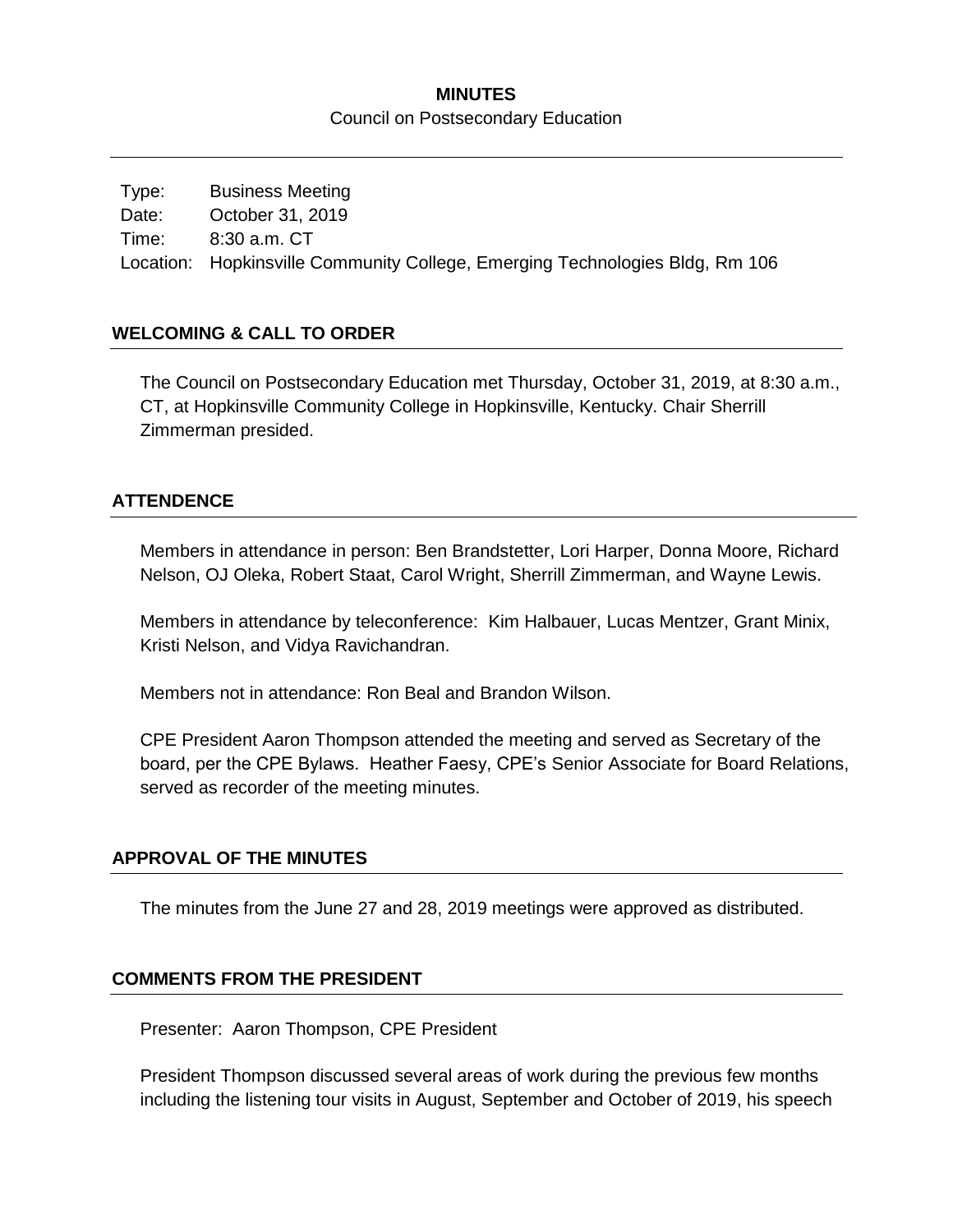at the Urban League Dinner, the Degrees When Due Initiative, and latest additions to the data portal on CPE's website.

# **ASSURING JOB-READY GRADUATES: A REPORT FROM THE QUALITY ASSURANCE COMMONS PROJECT**

Presenter: Ralph Wolf, President and Founder, The QA Commons Tracy Wortham, Chair of Occupational, Safety, and Health, Murray State **University** 

Kentucky is the first state to pilot the Equal Employability Qualities (EEQ) certification process, which is a quality assurance process that identifies certificate, associate, and baccalaureate programs that prepare graduates with EEQs centered on people skills, problem-solving abilities, and professional strengths that are needed to thrive in the 21st century workforce. The institutions who participated in the first year pilot were:

- Kentucky State University
- Murray State University
- University of Kentucky
- Bluegrass Community and Technical College
- Gateway Community and Technical College
- Jefferson Community and Technical College

Each institution chose at least three academic programs to go through the process and each were evaluated on criteria related to graduate preparation, career support services, employer engagement, student and alumni engagement, and public information.

Mr. Wolff presented an update on the project and announced the first program to be EEQ certified – Occupational Safety and Health at Murray State University.

# **EXECUTIVE COMMITTEE REPORT**

Presenter: Sherrill Zimmerman, CPE Chair

Chair Zimmerman presented the Executive Committee Report and made the following committee appointments:

- Effective August 7, 2019 Grant Minix to the Academic & Strategic Initiatives Committee, the Finance Committee, and the Committee on Equal Opportunities.
- Donna Moore to the Nominating Committee for the 2020 calendar year.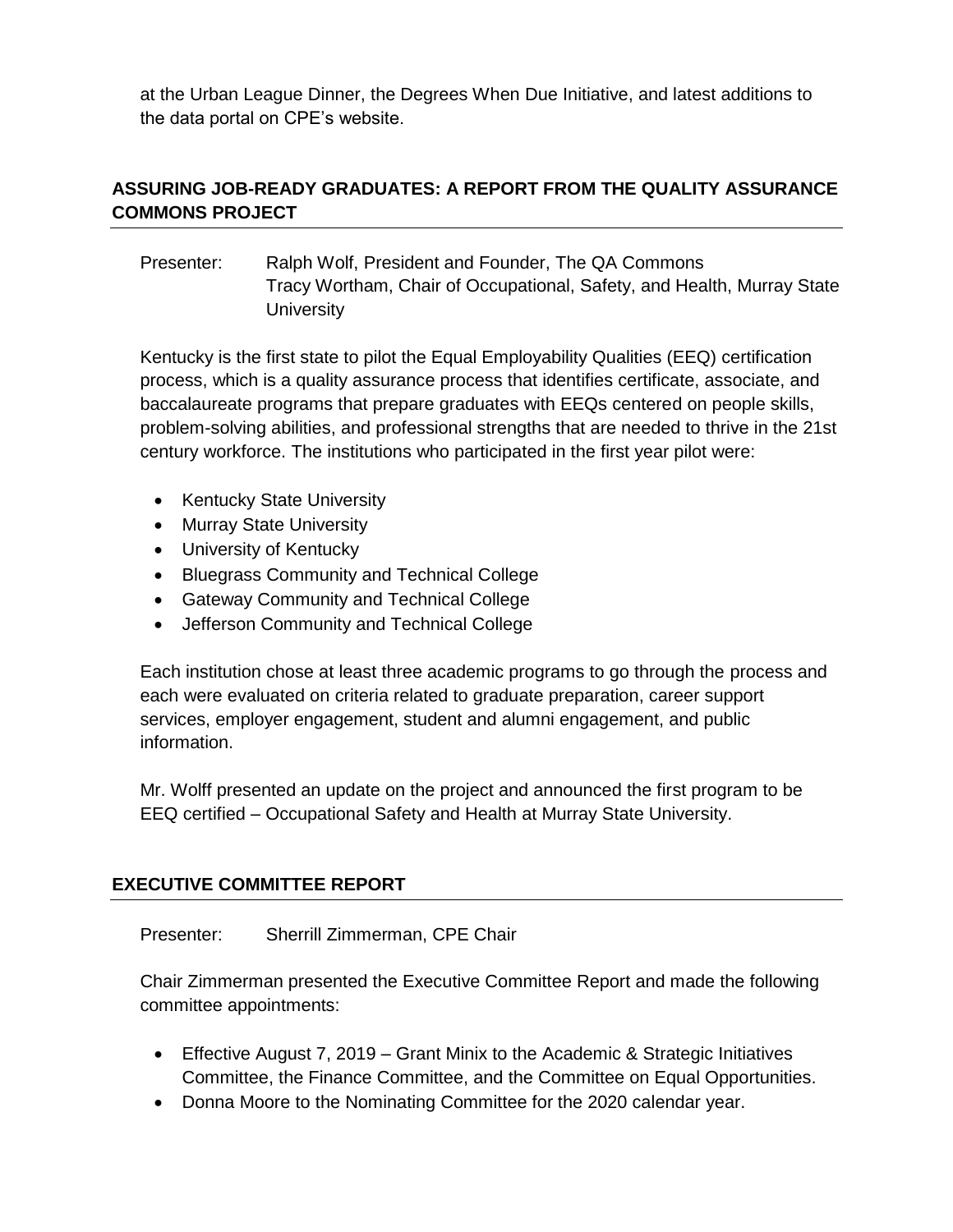- Named Kristi Nelson as the chair of the Nominating Committee.
- Citizen members to the Committee on Equal Opportunities, effective October 1, 2019 through December 31, 2021:
	- o Whitney Allen, who replaces Silas Sessions
	- o Alfonso DeTorres Nunez, who replaces Brian Dunican
	- o Deborah Aparicia, who replaces Keitha Henderson.

Chair Zimmerman also presented the following action items, which were reviewed by the Executive Committee and recommended for approval by the Council:

- Amendment to 13 KAR 4:010 State Authorization Reciprocity Agreement which adds an appeal process for institutions denied approval for initial or renewal application for SARA participation.
- Amended after Comments Amendment to 13 KAR 1:020 Private College Licensing – in order to accommodate the removal of the word "complaint" from Section  $8(4)(e)$ .

MOTION: Ms. Harper moved that the Council accept the recommendations of approval by the Executive Committee. Dr. Staat seconded the motion.

VOTE: The motion passed.

### **FINANCE COMMITTEE REPORT**

Presenter: Ben Brandstetter, Committee Chair

The Finance Committee met four times in August, September, and October with the majority of the work centered on the 2020-22 Biennial Budget Request. At its October 16, 2019 meeting, the Committee approved the budget request and recommended it be presented to the Council for approval. Mr. Brandstetter presented that request, which had three main categories of funding:

- 1) Institutional Operating Funds: General Fund appropriations of \$913,345,100 in fiscal year 2020-21 and \$935,841,800 in fiscal year 2021-22 to support public postsecondary institution operations. This request represents a 6.2% and 8.8% increase, respectively, from the current net General Fund base. The components also include the requests for performance funding and the KSU Land Grant Match.
- 2) Capital Investment Funds: Appropriation of \$8,239,000 in 2020-21 and \$24,717,000, recurring at \$32,956,000 in subsequent years, to pay annual debt service on a \$400 million bond issue to finance asset preservation and renovation projects at the postsecondary institutions. The request did not include funds for new construction or information technology and equipment, but did include a list of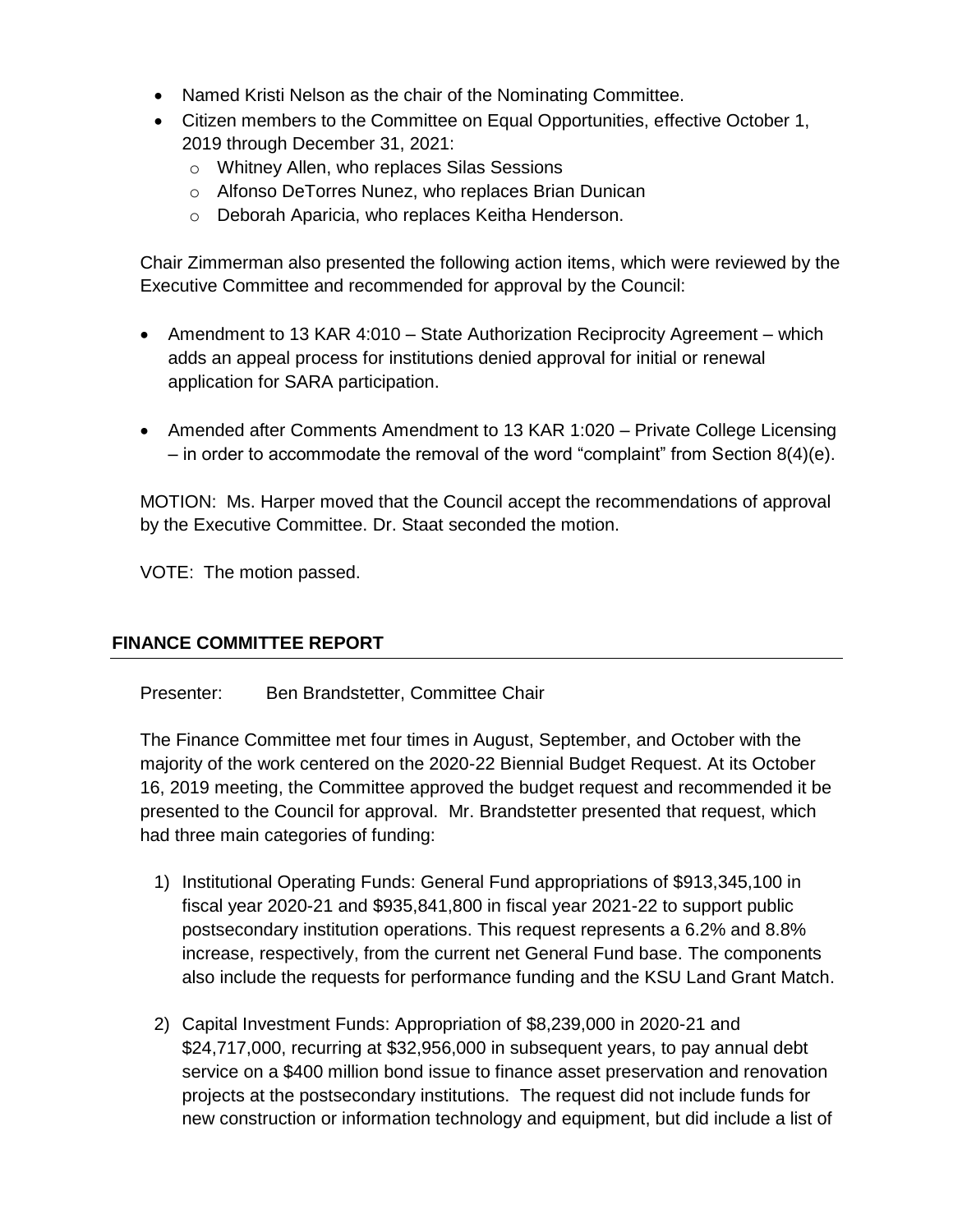capital projects for each institution that would be financed with non-general fund sources.

3) Agency Budget Funds: Request of current base funding plus additional General Fund appropriations for Personnel and operating cost increases, Contract Spaces program cost increases, and new funding to reinstate the SREB Doctoral Scholars Program. The request also included spending authority for the Tobacco Settlement Fund, Restricted Funds, and federal appropriates for the GEAR UP Kentucky Grant.

MOTION: Ms. Wright moved that the Council approve the 2020-22 Biennial Budget Request as approved by the Finance Committee. Dr. Staat seconded the motion.

VOTE: The motion passed.

Mr. Brandstetter presented two additional action items reviewed by the Finance Committee and recommended for approval by the full Council.

- 1) Revision to the Nonresident Student Tuition Policy, which modifies the prior policy by indexing the average net tuition and fee revenue generated from nonresident students to the published price of resident student tuition and fees, rather than to the direct costs of instruction and student services per nonresident student.
- 2) Renewal of a Tuition Reciprocity Agreement with West Virginia, which extends the current agreement through June 30, 2021.

MOTION: Dr. Staat moved that the Council accept the recommendations of approval by the Finance Committee. Ms. Moore seconded the motion.

VOTE: The motion passed.

# **ACADEMIC AND STRATEGIC INITIATIVES COMMITTEE REPORT**

Presenter: Lori Harper, Committee Chair

The Academic and Strategic Initiatives Committee met on October 8, 2019. The committee received a preview of an upcoming Return on Investment Report and project updates on the Academic Program Review and Approval processes. Ms. Harper presented the following action item, which was reviewed by the Committee and recommended for approval by the full Council:

1) One new academic program at Murray State University – Master of Science in Cybersecurity Management.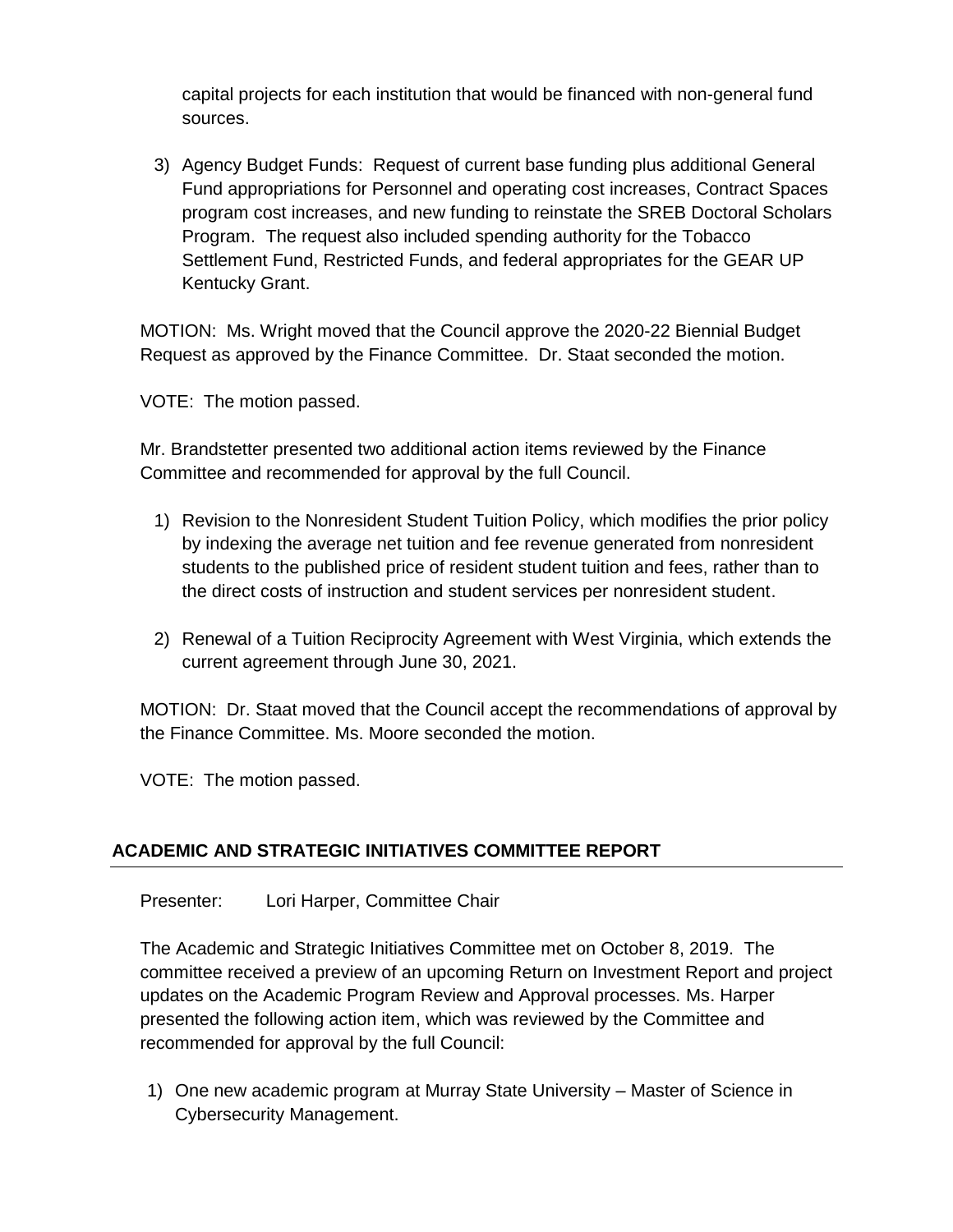MOTION: Ms. Ravichandran moved that the Council accept the recommendation of approval by the Academic & Strategic Initiatives Committee. Mr. Mentzer seconded the motion.

VOTE: The motion passed.

### **COMMITTEE ON EQUAL OPPORTUNITIES REPORT**

Presenter: Robert Staat, Committee Chair

The Committee on Equal Opportunities met on October 28, 2019, and newly appointed Chair of the Committee, Dr. Robert Staat, provided a report of its activities. He also invited the Council members to attend the upcoming 2019 Higher EDquity Symposium, scheduled for November 14, 2019 at the University of Kentucky.

# **NEW ACADEMIC PROGRAM – UNIVERSITY OF LOUISVILLE**

Presenters: Melissa Bell, CPE's Vice President for Academic Affairs Beth Boehm, Chief Academic Officer, University of Louisville

KRS 164.020 (15) empowers the Council on Postsecondary Education to define and approve the offering of all postsecondary education technical, associate, baccalaureate, graduate, and professional degree, certificate, or diploma programs in the public postsecondary education institutions. Council staff has reviewed the proposed programs and recommends approval by the board.

The following program was not ready for review by the Academic & Strategic Initiatives Committee when it met on October 8, 2019, therefore it was presented to the Council for full review:

University of Louisville: Master of Science, Couple and Family Therapy.

Council members discussed the program's components, its current market demand, expected revenues and expenditures, and whether the program creates any unnecessary duplication. Discussion also centered on the timing of the request and why the Council must take action on the program before the end of the calendar year.

MOTION: Dr. Staat moved to approve the new academic program as presented. Mr. Torres seconded the motion.

VOTE: The motion passed.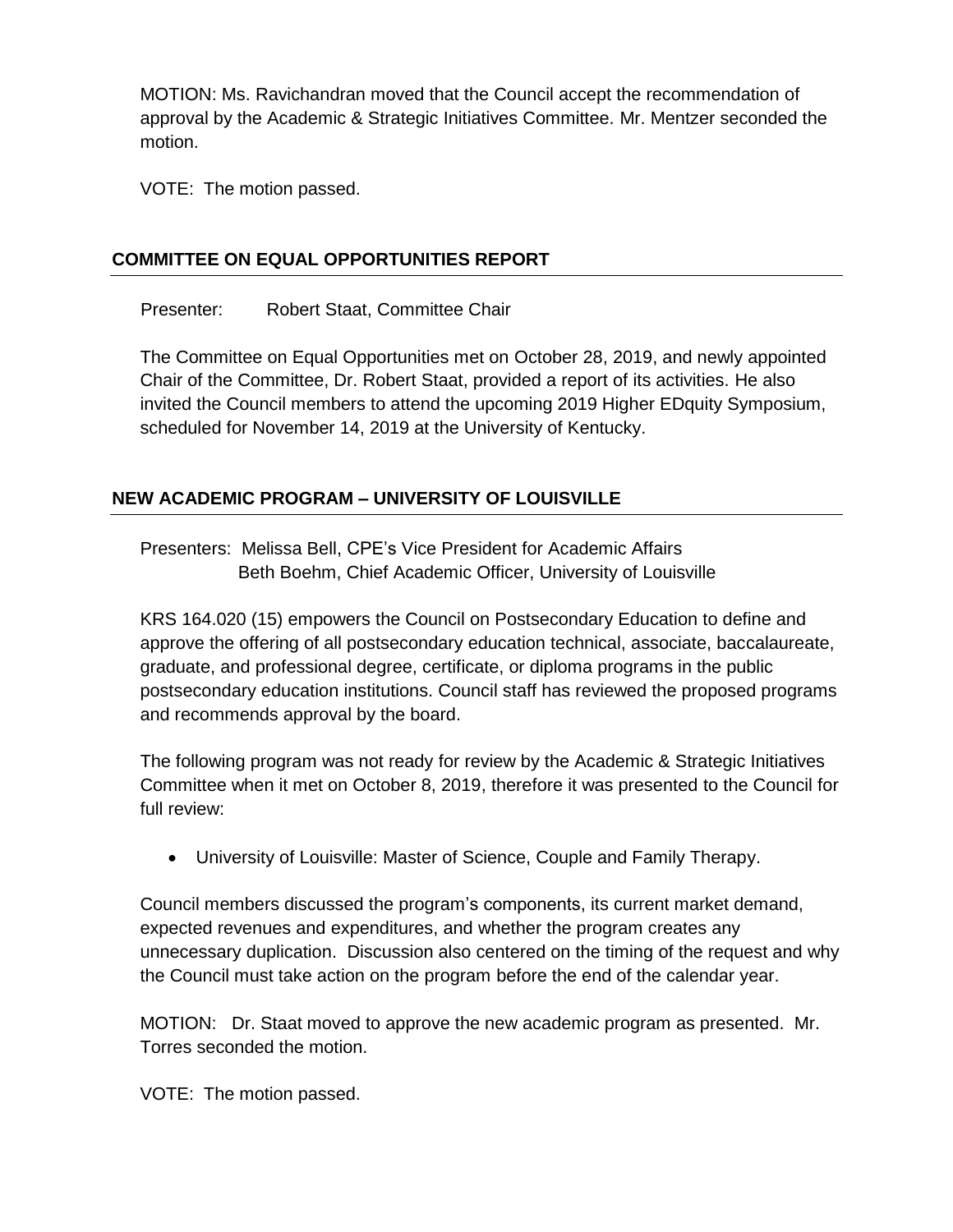Following the Council's action, Chair Zimmerman reiterated that all new academic program approval requests must be reviewed by the Academic and Strategic Initiatives Committee prior to coming before the Council.

### **INTERIM CAPITAL PROJECT REQUEST – UNIVERSITY OF KENTUCKY**

Presenter: Shaun McKiernan, CPE's Director of Finance and Budget

University of Kentucky (UK) officials requested authorization for an interim capital project to expand dining space at the Gatton Student Center to meet increased demand. The expansion would increase Champions Kitchen to accommodate 350 additional seats and include additional shell space to accommodate growth as needed in the future. The total project scope was estimated at \$25,000,000. Most of the funding (\$24,000,050) would come from UK's foodservice provider, and the remaining funds (\$999,950) would come from institutional resources.

MOTION: Ms. Moore moved that the proposed Interim Capital Project be delegated for review and approval by the Finance Committee at their next scheduled meeting on behalf of the Council. Mr. Oleka seconded the motion.

VOTE: The motion passed.

# **60x30 UPDATE: 2018-19 DEGREES AND CREDENTIALS & FALL 2019 PRELIMINARY ENROLLMENT**

Presenter: David Mahan, Associate Vice President, Data & Advanced Analytics Lee Nimocks, Chief of Staff and Vice President

Dr. Mahan's presented the number of 2018-19 degrees and certificates conferred by Kentucky public and private institutions (including disaggregation) and how the progress made since the prior academic progress advances the 60x30 statewide attainment goal and other specific targets established in the statewide strategic agenda. Dr. Mahan also reviewed the fall of 2019 preliminary enrollment data and stated a full report will be presented at the January 2020 meeting.

### **UPDATE FROM THE COMMISSIONER OF EDUCATION**

Presenter: Wayne D. Lewis, KY Commissioner of Education

Dr. Lewis discussed school star ratings and how those ratings are established. He also discussed the Department of Education's priorities for the 2020 Legislative Session.